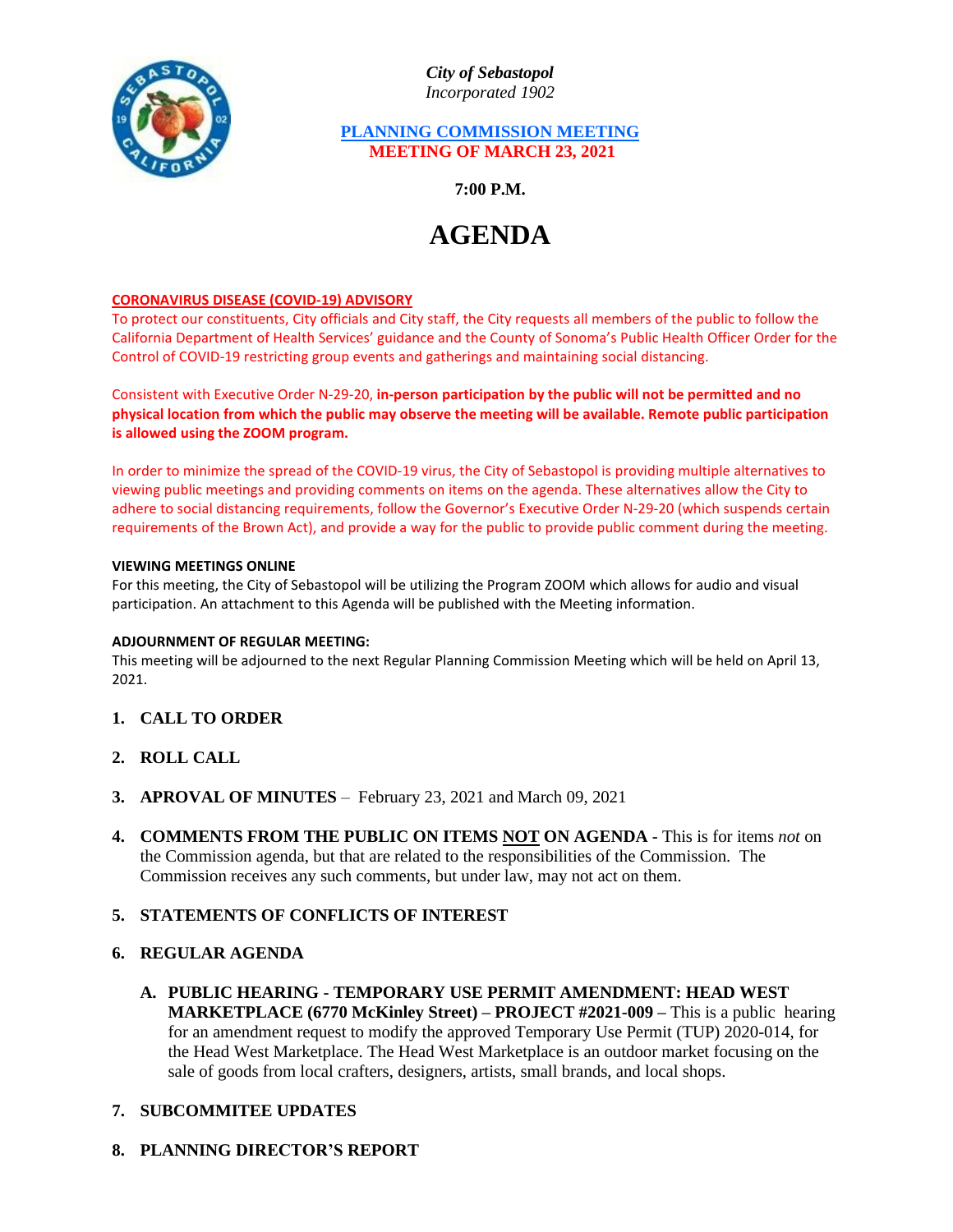- **a.** City Council discussion of Planning Commission Composition
- **b.** Other items of interest
- **9. ADJOURNMENT:** This meeting will be adjourned to the next regular meeting of the Commission, to be held on April 13, 2021, at 7:00 p.m.

## **PUBLIC HEARINGS AND PUBLIC COMMENT ON ITEMS**

The City of Sebastopol wishes to foster a constructive, respectful, and open process through its meeting procedures. Members of the public have the right to speak on all public hearings under discussion by the Planning Commission including consent calendar items, after being properly recognized by the Chairperson. The Commission requests that members of the public refrain from expressions of approval or disapproval (clapping, booing, hissing) of statements of other participants, which discourages the expression of a range of viewpoints, as well as lengthening meetings. The following is the hearing process:

- 1. The Chairperson opens public hearing.
- 2. Presentation of Staff Report from the Planning Department.
- 3. Commission Questions of Staff.
- 4. Presentation by the Project Applicant, Questions of Applicant from Commissioners. Applicant presentations should generally be limited to approximately 10 minutes or less.
- 5. Comments from members of the public. Comments should be limited to 3 minutes or less. **Please see Attachment for public meetings to this agenda for how to do public comment during the Covid 19 emergency.**
- 6. The Chairperson may request that the applicant or staff respond to specific issues raised in the public comments.
- 7. The Chairperson closes the public hearing, but reserves the right to re-open the public hearing later that evening.
- 8. The Planning Commission deliberates on the project. Commissioners discuss the project; applicant or public comment is not permissible unless allowed by the Commission.
- 9. The Chairperson may re-open the public hearing to give the public or applicant the right to comment on the Planning Commission deliberation or bring forth new information to the Commission.
- 10.The Planning Commission takes action on the project by making one or more motions to approve, condition, deny, or continue (schedule further consideration for a future meeting) the matter.
- 11.Appeals may be filed of official actions upon filing of an appeal form and payment of the applicable appeal fee. Such appeals, including the appeal fee, must be filed within 7 days of the action. Appeals will be heard by the City Council.

**STAFF REPORTS ON AGENDIZED ITEMS** are available for review on the City's website: <https://www.ci.sebastopol.ca.us/Meeting-Event.aspx> Reports are generally issued and posted by 6 p.m. on the Thursday before the meeting. Interested persons are encouraged to review these reports, which evaluate proposals relative to adopted laws and policies.

**LETTERS OR WRITTEN MATERIALS** regarding agenda items may be submitted to the Planning Department prior to or at the Commission meeting; written materials submitted at least six days in advance of the meeting will be included in the Commission's meeting packet. The Commission requests that if possible, written materials be submitted to the Planning Department in time for the meeting packet which also allows them to be posted on the City web site. The public is advised that pursuant to State law, written submittals to the City are public records, will be made available for public review, and may be posted on the City web site. Public Comment can be emailed to the project planner listed in any notices, or [ksvanstrom@cityofsebastopol.org.](mailto:ksvanstrom@cityofsebastopol.org)

**ACTION BY THE PLANNING COMMISSION** on most matters occurs with the affirmative votes of a majority of members present.